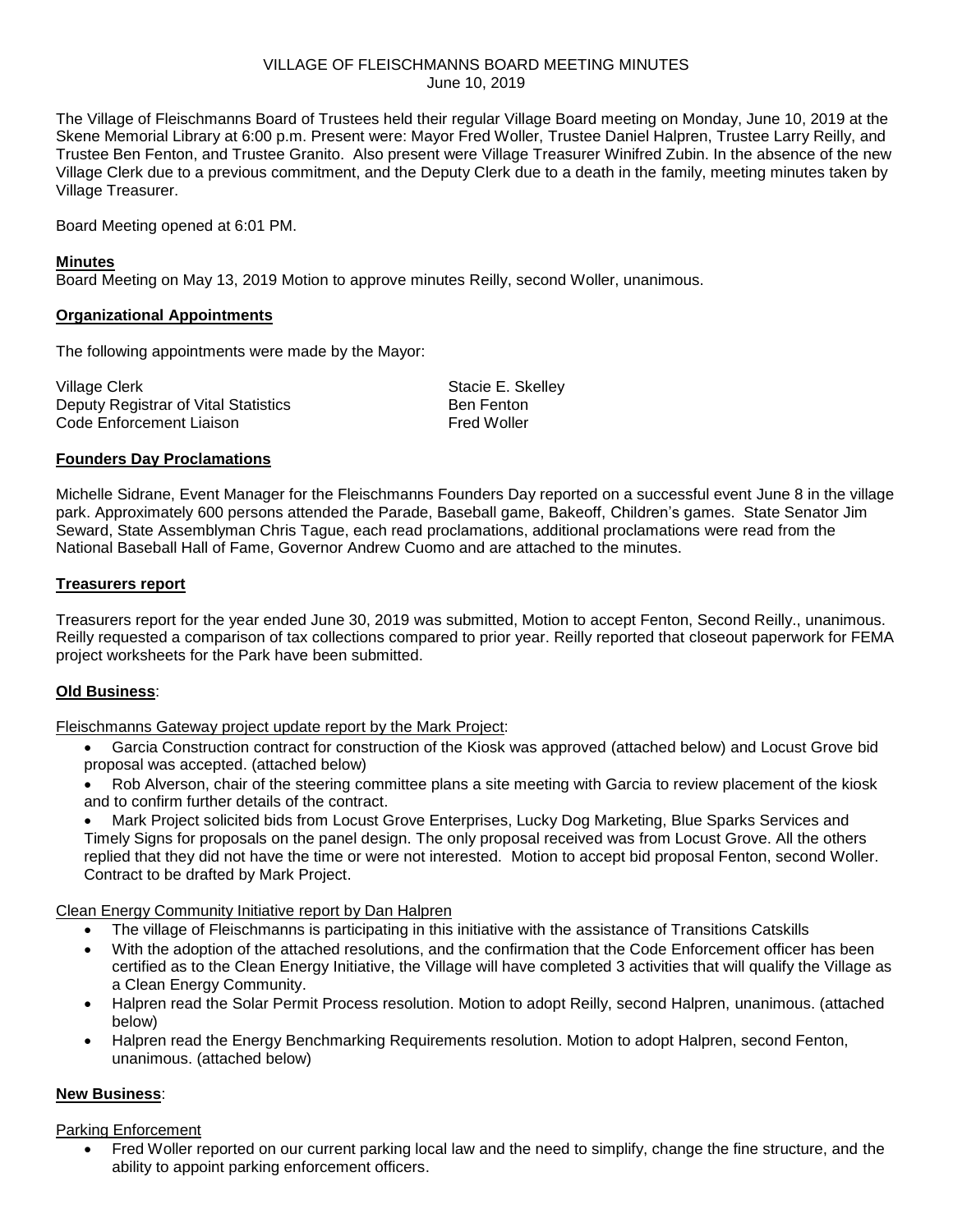- Need to repeal current law and replace it
- Workshop meeting is scheduled for Thursday June 13 at 5pm to draft a replacement law
- Public meeting is to be scheduled July 8 at 6pm before the regular board meeting on the proposed Parking law

# Foil request re Sewer rates

- Alan White, proprietor of Two Stones Farm Store at 1060 Main Street submitted a FOIL request letter dated 6/5/2019. Response to the FOIL request was delegated to the village clerk and office staff
- Existing relevant documents are to be provided when available
- The issue of high sewer rates for commercial or mixed-use properties has been widely discussed, and affects all municipalities that have DEC funded Waste Water Treatment plants. The village does not have the ability to influence given the agreements negotiated with NYCDEP years ago. Fenton suggest the village grieve to Catskill Watershed Corporation (CWC) who represented municipalities in these negotiations. Woller to follow up with the CWC attorney.

# Ice Skating rink

- Dan Halpren reported that Fleischmanns First requests permission to establish an ice-skating rink in the Village Park on Wagner Avenue. He indicated it would be a temporary fixture, intended for daytime use.
- The Trustees requested details of the plan and to determine from the code enforcement officer if it was allowable in the flood plan and whether permits are needed, what liability exposure would the village have, and what insurance is needed and in what amounts; Who would be the owner-the village or an outside party?
- The Trustees requested a presentation to the board on a minimal facility with no refrigeration

# State Funding available from the Forest Service and DEC for firefighting equipment

- Reilly reported on an available matching grant with local match of \$3,000 for personal safety fire fighting equipment for the fire department.
- Fire department is requested to submit a short proposal including an itemized list of equipment. Mark Project will submit the proposal to the funding source
- Motion to approve applying for this grant Reilly, second Halpren.

# Consolidated Funding Projects Resolution needed

• A Board resolution is needed at the July 8 meeting authorizing the Mark Project to submit a Proposal on behalf of the village.

# **Public Comment**

- Questions were raised regarding the growing presence of Air B & B's in the village and what impact that has on the village. It was recommended that the village discuss with other municipalities how they are thinking about the issue. Ben Fenton offered to reach out to Margaretville, whose planning board has been discussing the issue for a year and report back.
- Vicky Szerko presented a memo with recommendations regarding garbage, parking, lawns and trees, density of occupancy, preservation of the tax base, and expanding the voter base.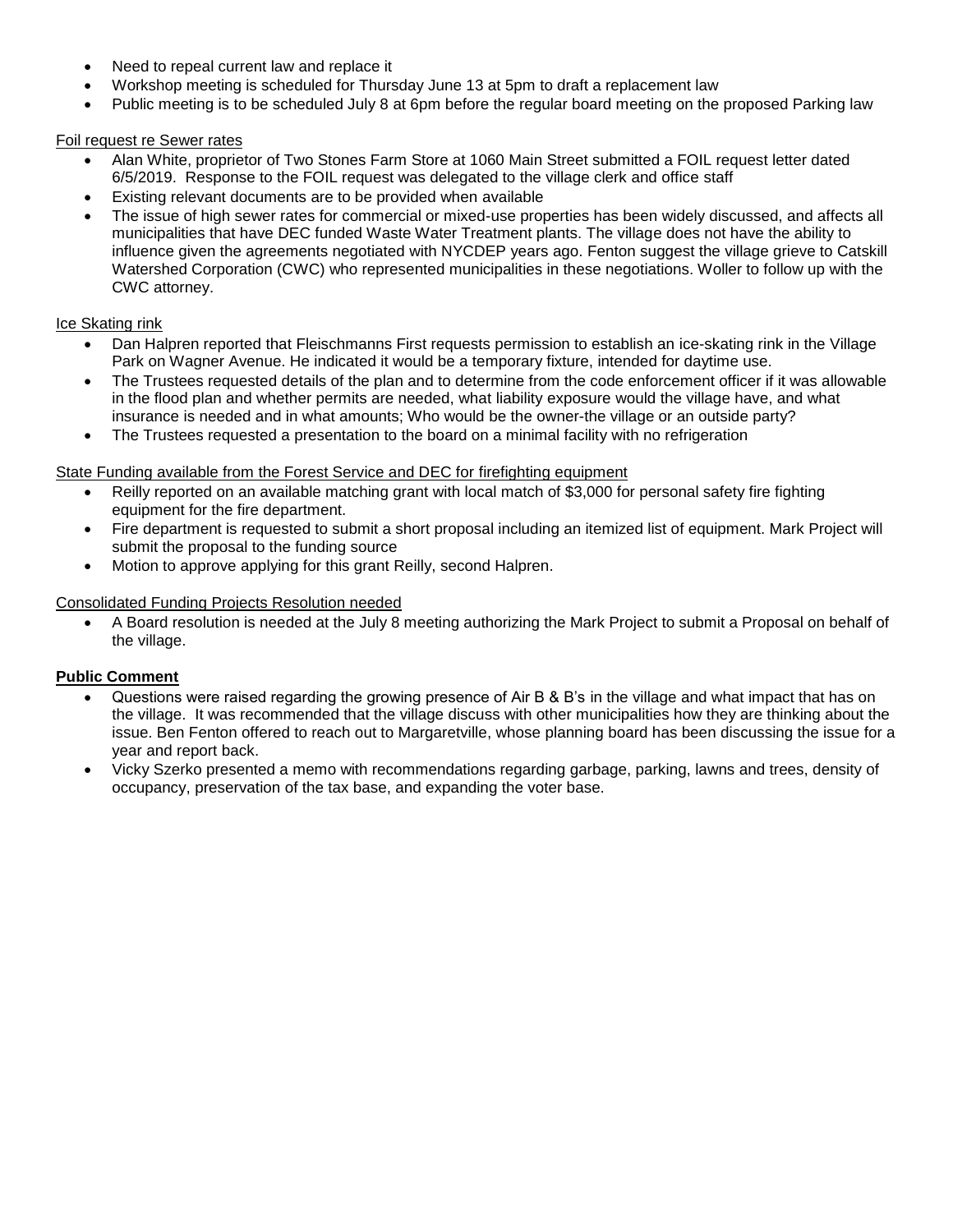### **Village of Fleischmanns Gateway Project**

| Program funds granted by: | NYS DEC Catskill Park Smart Growth |
|---------------------------|------------------------------------|
|                           | <b>Contract T00045G</b>            |
| Program administered by:  | The MARK Project Inc.              |

*Name of Owner:* Village of Fleischmanns *Project Address*: East Entrance to the Village of Fleischmanns (At Base of High Mount) Tax Map#287.18-6-22 *Contracting Company*: Garcia Construction, Arturo Garcia (Owner)

The undersigned contractor proposes to furnish equipment, labor and materials required to perform the tasks outlined in the attached project work scope. All work to be completed in a workmanlike manner and according to standard trade practices. Any alteration or deviation from this agreement will be executed only upon written consent of the property owner, contractor and a MARK representative. **No extra costs will be paid unless otherwise approved by Fred Beemer, MARK Rehabilitation Specialist. If the contractor feels the original costs need to be re-examined, it is the contractor's responsibility to contact the MARK office to set up an inspection of the proposed revisions PRIOR to any further work being performed.**

The contractor agrees that in the performance of the work under this agreement, it shall act as an independent contractor, and all of its agents and employees, and the agents and employees of its sub-contractors if any, shall be subject solely to the control, supervision and authority of the prime contractor or its sub-contractor with the right of inspection, by the M-ARK Project and owner, being reserved herein to evaluate completed work in connection with payments and performance of work as specified. The contractor shall adequately protect the materials, the work, persons at the work site, the general public, any adjacent property and assume all risks of the premises and indemnity and hold harmless the owner, the MARK Project, Inc. its directors, agents, officers and employees, from and against any and all claims and/or demands including all costs and expenses, including attorney's fees, for injury or alleged injury or death to persons, or damage to property, caused by, arising from, incidental to, connected with or growing out of the work performed by the contractor or any sub-contractor or agent of the contractor, provided, however, that such indemnification and hold harmless agreement shall not apply to claims for injury or alleged injury or death to persons, or damage to property, other than loss of, damage to, or loss of use of contractors property, if caused by the sole negligence of owner.

The contractor will not assign the contract without written consent of the owner and the M-ARK Project. Request of assignment will be sent to the MARK Project and the owner.

The contractor shall procure and maintain General Liability, Disability and Workman's Compensation insurance, and furnish Certificates of said insurance to the MARK Project.

As an EQUAL OPPORTUNITY EMPLOYER, the contractor agrees to take affirmative action to ensure fair employment standards and follow guidelines for such activity.

| <b>Contracting Company</b> | <b>Authorized Signature</b> | Date |
|----------------------------|-----------------------------|------|
| <b>Property Owner</b>      | <b>Authorized Signature</b> | Date |
|                            |                             |      |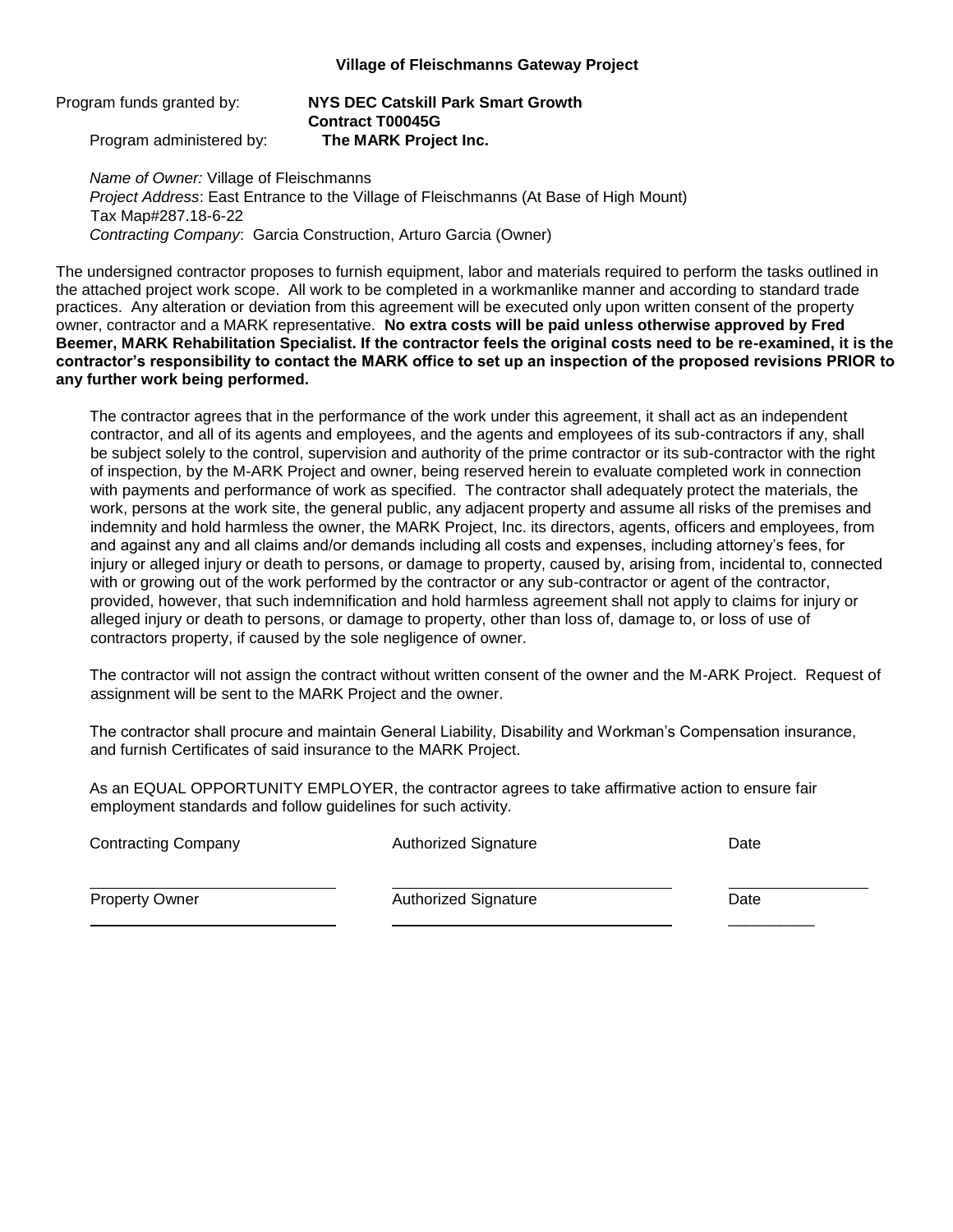LISA TAIT, Partner and the state of the state of the BRIAN SWEENEY, President Silvertop Graphics **Community** Graphics **Community** Constants Community Constants Community Community Community Community Community Community Community Community Community Community Community Community Community Community 4979 County Hwy. 6, New Kingston, NY 12459 43400 State Hwy. 28, Arkville, NY 12406<br>845 586-3178 • silvert@catskill.net 6845 686-4655 • locustgrove@catskill.net [silvertopgraphics.com](http://www.silvertopgraphics.com/) and the state of the state of the state of the state of the state of the state of the state of the state of the state of the state of the state of the state of the state of the state of the state of t

845 586-4655 • [locustgrove@catskill.net](mailto:locustgrove@catskill.net)

3- pages, plus attached samples

PROJECT DESCRIPTION:

DESIGN AND PRODUCTION OF PRESS READY ART FOR:

• (6) 4C Panels, 24" x 36"

• (4) original map illustrations – which will be shown as a price range. Final estimates for each map illustration is available upon request when specifications are provided such as approximate region to be covered and degree of detail required for streets, rivers, municipalities and points of interest.

MATERIALS: Prices assume photos, text, and any logo art will provided by the client as press quality digital files.

DESIGN PROCESS INCLUDES: An initial meeting; showing up to 3 design approaches per panel and up to 2 refinements of the selected design to meet the assignment; an initial map illustration based on client specifications and up to 3 refinements as needed; designs provided as pdfs via e-mail or online file sharing tools.

PRODUCTION PROCESS INCLUDES: research and purchase of use of up to 6 stock images as needed; enhancement of up to 24 photos (4 per panel); all costs for producing press ready PDFs; printer liaison; review of printer proofs.

DESIGN AND PRODUCTION PROCESS ASSUMES the kiosk committee will assign one point person who will be responsible for delivering and receiving materials and communicating instructions.

PRICE ESTIMATES DO NOT INCLUDE: changes to the assignment description, additional meetings, rush schedule, revisions beyond those described above, additional work needed to make client-provided materials press ready, or use of the final art or maps for other purposes.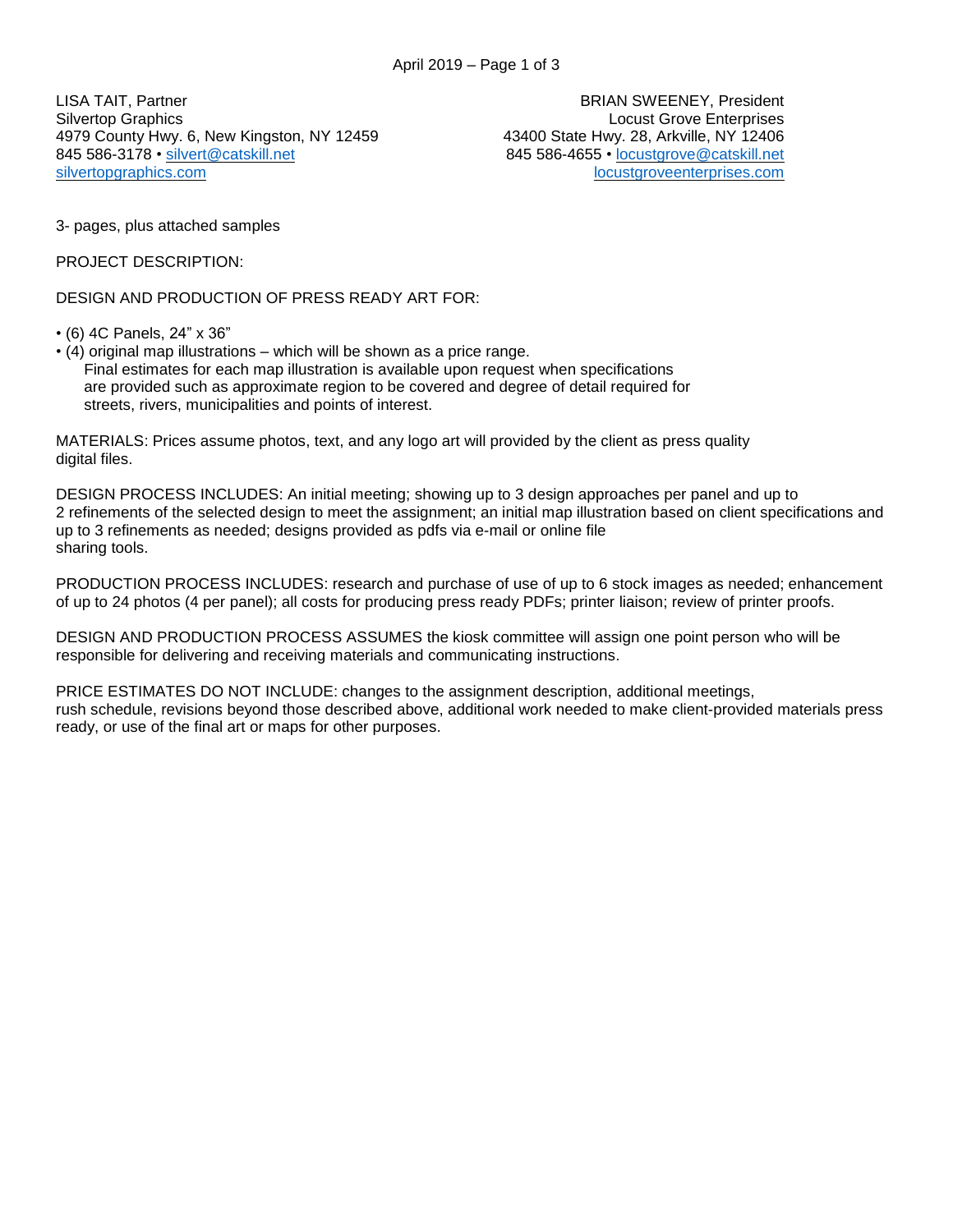LISA TAIT, Partner and The Communication of the BRIAN SWEENEY, President Silvertop Graphics **Community** Graphics **Community** Constants Community Constants Community Community Community Community Community Community Community Community Community Community Community Community Community Community 4979 County Hwy. 6, New Kingston, NY 12459 43400 State Hwy. 28, Arkville, NY 12406<br>845 586-4655 • locustgrove@catskill.net [silvertopgraphics.com](http://www.silvertopgraphics.com/) and the state of the state of the state of the state of the state of the state of the state of the state of the state of the state of the state of the state of the state of the state of the state of t

845 586-4655 • [locustgrove@catskill.net](mailto:locustgrove@catskill.net)

## April 2019 – Page 2 of 3

Project ESTIMATE

| <b>INITIAL MEETING AND PROJECT REVIEW</b>                                  |  |
|----------------------------------------------------------------------------|--|
| (Additional meeting time is available upon request @ \$30/hour/per person) |  |

# **PANEL DESIGN DEVELOPMENT, PRE PRESS PRODUCTION AND PRINTER LIAISON:**

| DESIGN / PROTOTYPE PANEL– The first panel will be used to establish the overall look<br>which will be applied to all the panels to create a cohesive series <b>contained as a series</b> which will be applied to all the panels to create a cohesive series | \$625     |
|--------------------------------------------------------------------------------------------------------------------------------------------------------------------------------------------------------------------------------------------------------------|-----------|
| DESIGN / ADDITIONAL PANELS - Based on prototype / (5) PANELS @ \$350 =                                                                                                                                                                                       | \$1,750   |
| PREPRESS PRODUCTION – (6) Panels $@$ \$140 =                                                                                                                                                                                                                 | \$840     |
|                                                                                                                                                                                                                                                              | . \$3,215 |
|                                                                                                                                                                                                                                                              |           |

# **ORIGINAL MAP DESIGN AND VECTOR ILLUSTRATIONS (PANELS 3, 4, 5, 6):**

PRICE RANGE: \$275 - \$675 per map x (4) Maps =

**MAP ILLUSTRATION RANGE SUBTOTAL FOR 4 MAPS – see above......................\$1,100 - \$2,700**

### **MEETING TIME & COPYWRITING FOR PANELS 1 AND 2 – DEPENDING MATERIALS SUPPLIED\$250-400**

**TERMS: 50% TO COMMENCE PROJECT. BALANCE UPON COMPLETION.**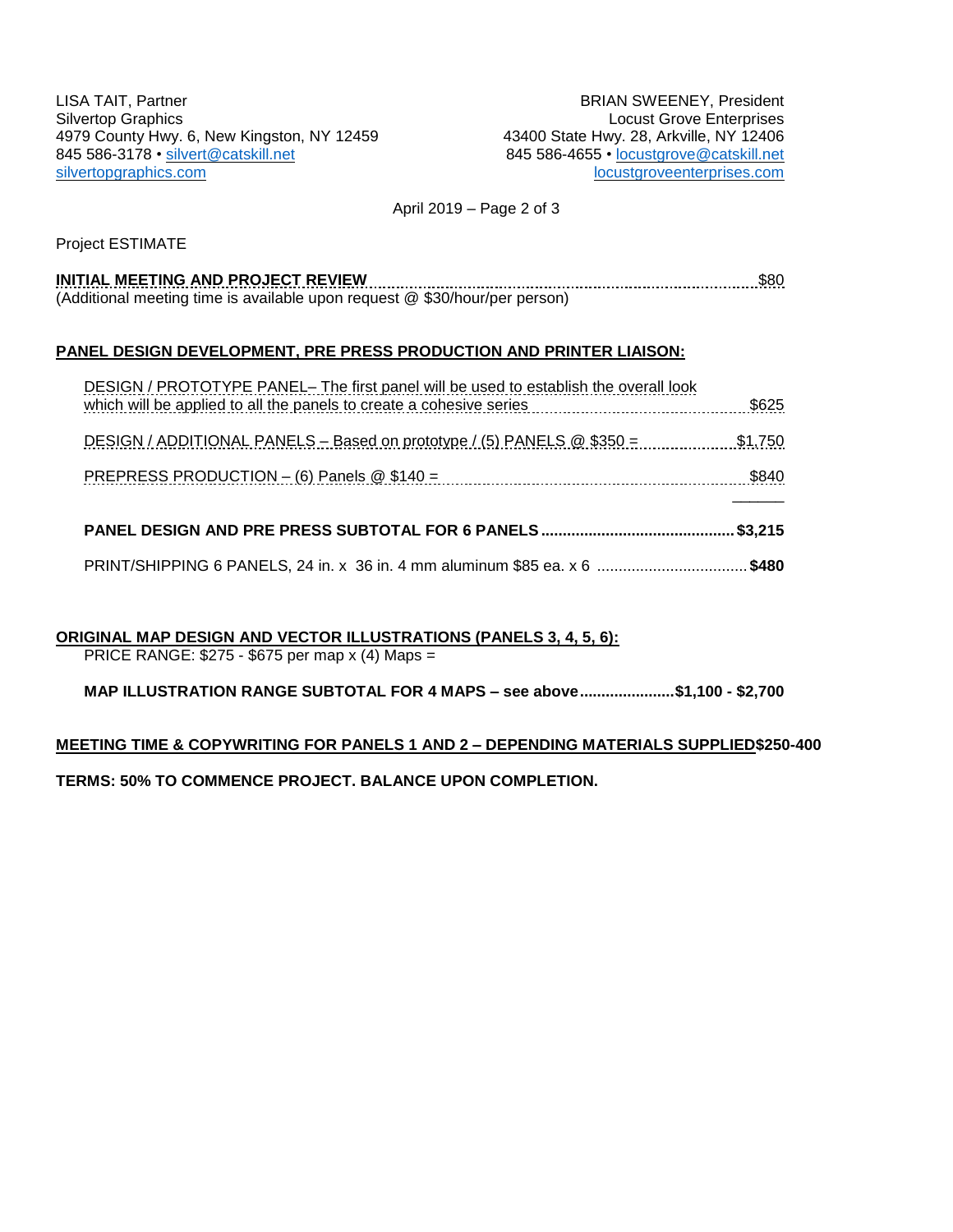April 2019 – Page 3 of 3

# SCHEDULE / STANDARD TURNAROUND TIMING:

This schedule assumes some staggering in development of project materials.

- 5-10 business days for prototype design (from date of receipt of materials and instructions)
- 3-5 business days for new designs (if needed)
- 5-10 business days for additional panel designs
- 3-5 business days for new designs (if needed)
- 1-2 business days for revisions (if needed)
- 5-10 business days for production of press ready art

# ABOUT SILVERTOP GRAPHICS:

**Silvertop Graphics** is experienced in creating high quality graphic design for clients nationwide.

It is a NYS certified M/WBE graphic business. Offices are located in New Kingston, a hamlet of Middletown in Delaware County, NY. The studio has serviced clients throughout Delaware County, upstate New York beyond since 1989. The company website is being updated. Samples of more recent projects is available at the portfolio page in production at: http://dev.silvertopgraphics.com/portfolio-classic/

# **Partners Lisa Tait and Dan Flanagan** both graduated with degrees in illustration from the

Rhode Island School of Design in Providence, Rhode Island. After several years experience in New York City advertising and marketing firms — serving clients such as CBS Radio, General Foods Corporation and Pepsi-Cola — Dan and Lisa established Silvertop Graphics. The original offices were in New York City, where they served a range of clients including Tavern on the Green, Broadcast Music, Inc., the Brooklyn Botanical Garden, the Helmsley Hotel, Cuisine Magazine and TV Guide.

### **Clients served on similar kiosk and display panel projects:** :(See pdf to view samples)

- Catskill Watershed Association (watershed kiosk design)
- Central Catskills Chamber of Commerce (map and kiosk panels)
- Delaware & Ulster Railroad (hiking trail map illustration and kiosk panels)
- Linda Norris (museum kiosk panels, self guided historic tour banners)
- SUNY Delhi Alumni Relations & Annual Giving (alumni event posters)
- Town of Hamden (kiosk panel design)
- Upstate History Alliance (traveling museum panels)

# **References for Display Panel Design and Production:**

[Lucinda](mailto:brydonlm@delhi.edu?subject=) Bryden, Director, SUNY Delhi Alumni Relations & Annual Giving 607 746-4602 Linda [Norris,](mailto:linda@lindabnorris.com?subject=) museum consultant, former Director of both the

 Delaware County Historical Association and Upstate Historical Alliance 607 829-3501 Diane [Galusha,](mailto:galusha@cwconline.org?subject=) Communications Director, Catskill Watershed Corporation 845 586-1400 Wayne [Marshfield,](mailto:waynem@delhitel.net?subject=) Supervisor, Town of Hamden 607 746-6660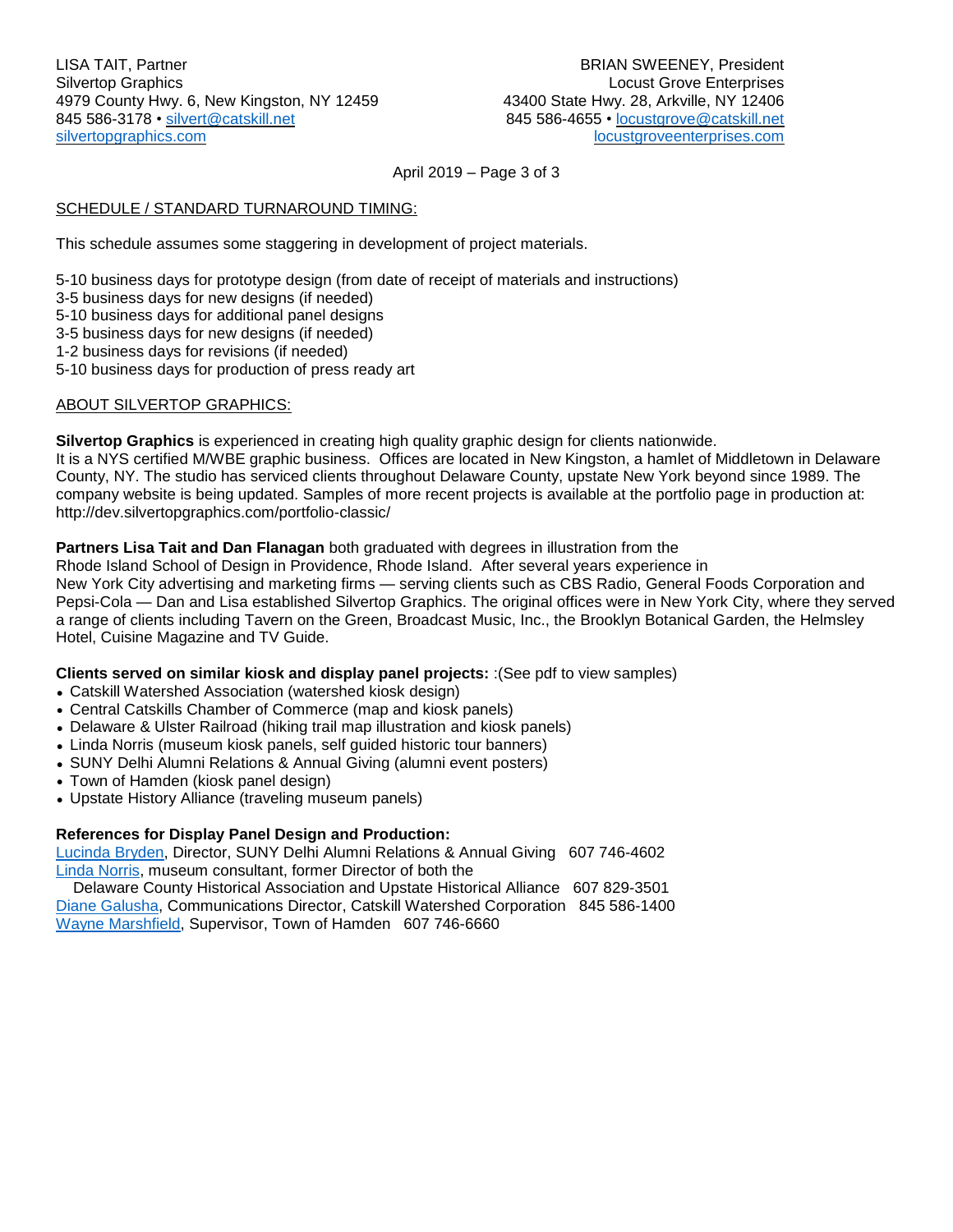## **RESOLUTION NO. 001-2019**

# **ADOPT THE NEW YORK STATE SOLAR PERMIT PROCESS**

Motion By: Larry Reilly; Seconded By: Dan Halpren

WHEREAS, the New York State Energy Research and Development Authority (NYSERDA), together with the New York Power Authority (NYPA) and City University of New York (CUNY), developed a New York State Unified Solar Permit that reduces the cost for solar projects by streamlining municipal permitting processes;

WHEREAS, the Village of Fleischmanns wants to promote the streamlining of the application process for smallscale photovoltaic system installations by adopting the New York State Unified Solar Permit application form and implementing the new procedures;

NOW THEREFORE, BE IT RESOLVED, that the Village of Fleischmanns adopts the New York State Unified Solar Permit;" and

RESOLVED, that the Village of Fleischmanns Code Enforcement Officer is hereby directed to use the New York State Unified Solar Permit application form and procedures in issuance of building permits for the installation of small-scale solar photovoltaic systems; and

RESOLVED, that the Village of Fleischmanns establishes a non-refundable permit fee for such permits in the amount of 50 Dollars (\$50) per permit.

Passed by the following vote of all Village of Fleischmanns Members voting in favor thereof: Affirmative Village of Fleischmanns Board Members: Affirmative: 5 Negative: 0 Abstain: 0,

The vote on the foregoing resolution was as follows:

| AYE/NAY |
|---------|
| AYE/NAY |
| AYE/NAY |
| AYE/NAY |
| AYE/NAY |
|         |

This resolution was adopted.

Dated: June 10, 2019 --------------------------------Winifred Zubin, Village Treasurer, Village of Fleischmanns State of New York)) ss: County of Delaware)

I, Winifred Zubin, Village Treasurer of the Village of Fleischmanns, New York do hereby certify that the foregoing is a true & correct transcript of a resolution adopted by the Board of Trustees of the Village of Fleischmanns, New York on June 10, 2019 and the whole thereof.

\_\_\_\_\_\_\_\_\_\_\_\_\_\_\_\_\_\_\_\_\_\_\_\_\_\_\_\_\_, Village Treasurer.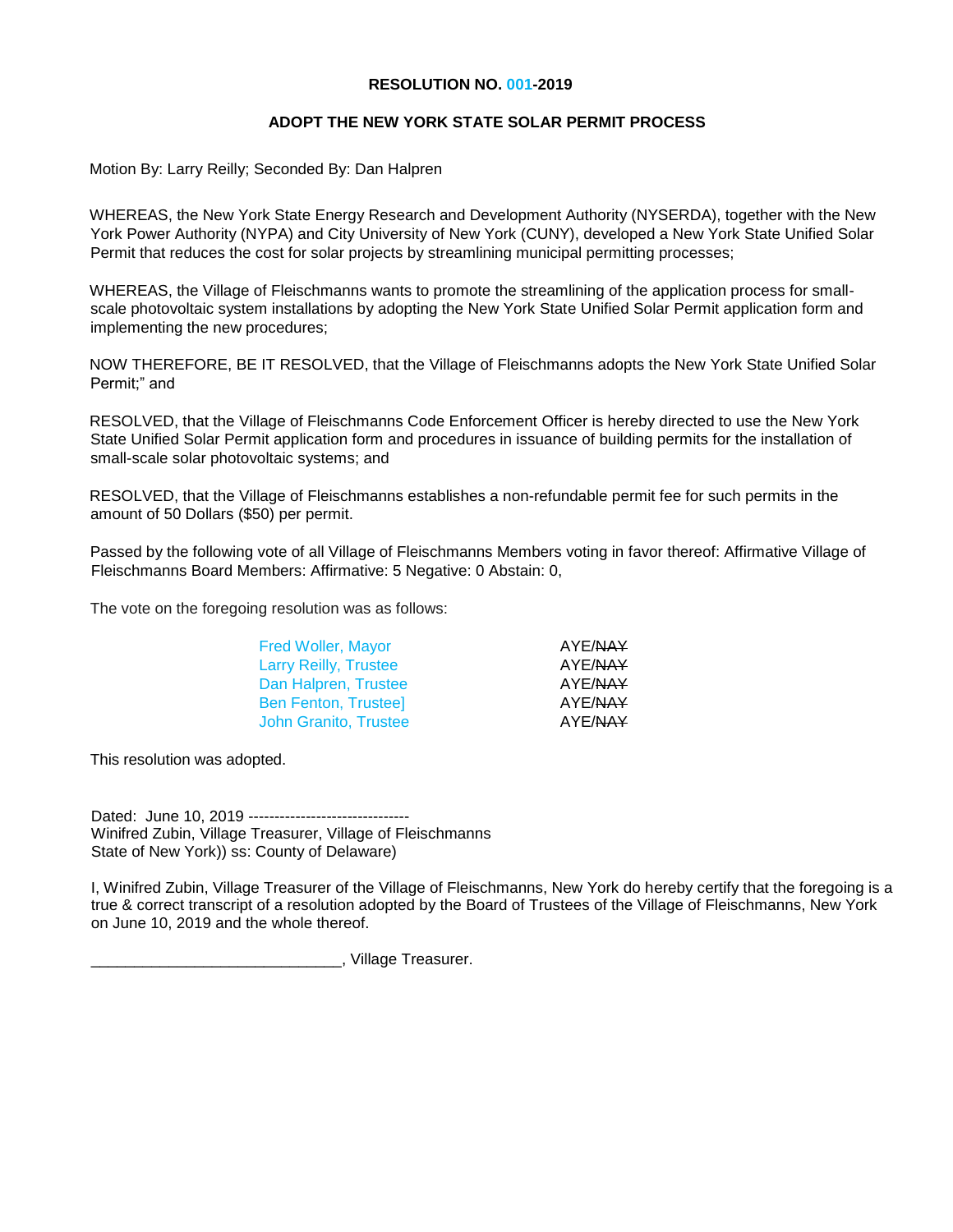#### **RESOLUTION NO. 002-2019**

### **ESTABLISHING ENERGY BENCHMARKING REQUIREMENTS FOR CERTAIN MUNICIPAL BUILDINGS**

Motion By: Dan Halpren; Seconded By: Ben Fenton

**WHEREAS,** buildings are the single largest user of energy in the State of New York. The poorest performing buildings typically use several times the energy of the highest performing buildings—for the exact same building use; and

**WHEREAS,** collecting, reporting, and sharing building energy data on a regular basis allows municipal officials and the public to understand the energy performance of municipal buildings relative to similar buildings nationwide, and equipped with this information the Village of Fleischmanns is able to make smarter, more cost-effective operational and capital investment decisions, reward efficiency, and drive widespread, continuous improvement; and

**WHEREAS,** the Village of Fleischmanns desires to use Building Energy Benchmarking - a process of measuring a building's energy use, tracking that use over time, and comparing performance to similar buildings - to promote the public health, safety, and welfare by making available good, actionable information on municipal building energy use to help identify opportunities to cut costs and reduce pollution in the Village; and

**WHEREAS**, the Village of Fleischmanns desires to establish procedure or guideline for village staff to conduct such Building Energy Benchmarking; and

**NOW THEREFORE, IT IS HEREBY RESOLVED AND DETERMINED,** that the following specific policies and procedures are hereby adopted;

# **BUILDING ENERGY BENCHMARKING POLICY/PROCEDURES**

# **§1. DEFINITIONS**

(A) "Benchmarking Information" shall mean information generated by Portfolio Manager, as herein defined including descriptive information about the physical building and its operational characteristics.

(B) "Building Energy Benchmarking" shall mean the process of measuring a building's Energy use, tracking that use over time, and comparing performance to similar buildings.

(C) "Commissioner" shall mean the head of the Department.

(4) "Covered Municipal Building" shall mean a building or facility that is owned or occupied by the Village that is 1,000 square feet or larger in size.

(5) "Department" shall mean the Village Clerk.

(6) "Energy" shall mean electricity, natural gas, steam, hot or chilled water, fuel oil, or other product for use in a building, or renewable on-site electricity generation, for purposes of providing heating, cooling, lighting, water heating, or for powering or fueling other end-uses in the building and related facilities, as reflected in Utility bills or other documentation of actual Energy use.

(7) "Energy Performance Score" shall mean the numeric rating generated by Portfolio Manager that compares the Energy usage of the building to that of similar buildings.

(8) "Energy Use Intensity (EUI)" shall mean the kBTUs (1,000 British Thermal Units) used per square foot of gross floor area.

(9) "Gross Floor Area" shall mean the total number of enclosed square feet measured between the exterior surfaces of the fixed walls within any structure used or intended for supporting or sheltering any use or occupancy.

(11) "Portfolio Manager" shall mean ENERGY STAR Portfolio Manager, the internet-based tool developed and maintained by the United States Environmental Protection Agency to track and assess the relative Energy performance of buildings nationwide, or successor.

(12) "Utility" shall mean an entity that distributes and sells Energy to Covered Municipal Buildings.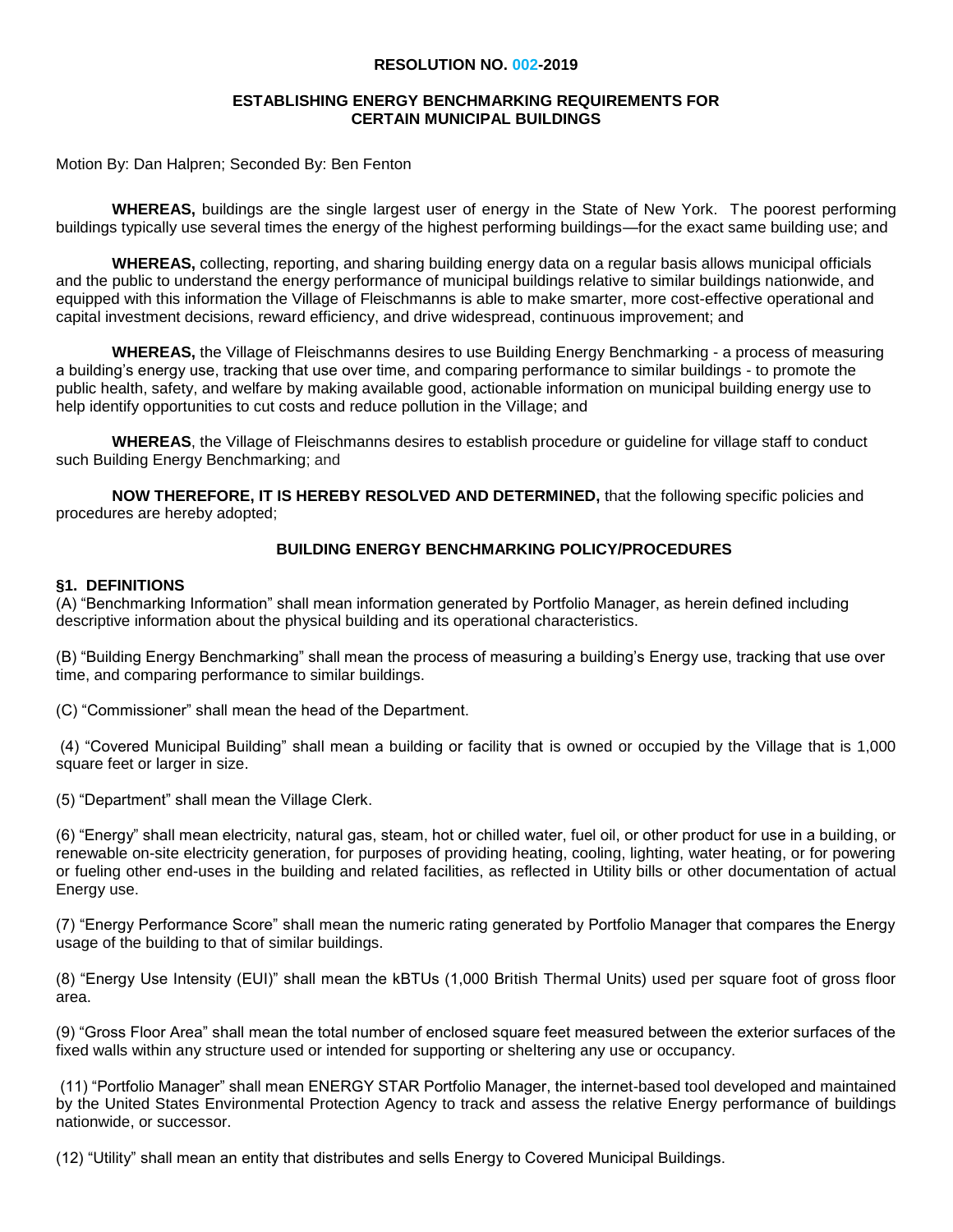(13) "Weather Normalized Site EUI" shall mean the amount of Energy that would have been used by a property under 30 year average temperatures, accounting for the difference between average temperatures and yearly fluctuations.

# **§2. APPLICABILITY**

(1) This policy is applicable to all Covered Municipal Buildings as defined in Section 2 of this policy.

(2) The Commissioner may exempt a particular Covered Municipal Building from the benchmarking requirement if the Commissioner determines that it has characteristics that make benchmarking impractical.

# **§3. BENCHMARKING REQUIRED FOR COVERED MUNICIPAL BUILDINGS**

(1) No later than May 1, 2017, and no later than May 1 every year thereafter, the Commissioner or his or her designee from the Department shall enter into Portfolio Manager the total Energy consumed by each Covered Municipal Building, along with all other descriptive information required by Portfolio Manager for the previous calendar year.

(2) For new Covered Municipal Buildings that have not accumulated 12 months of Energy use data by the first applicable date following occupancy for inputting Energy use into Portfolio Manager, the Commissioner or his or her designee from the Department shall begin inputting data in the following year.

# **§4. DISCLOSURE AND PUBLICATION OF BENCHMARKING INFORMATION**

(1) The Department shall make available to the public on the internet Benchmarking Information for the previous calendar year:

(a) no later than September 1, 2017 and by September 1 of each year thereafter for Covered Municipal Buildings; and

(2) The Department shall make available to the public on the internet and update at least annually, the following Benchmarking Information:

(a) Summary statistics on Energy consumption for Covered Municipal Buildings derived from aggregation of Benchmarking Information; and

(b) For each Covered Municipal Building individually:

(i) The status of compliance with the requirements of this Policy; and

(ii) The building address, primary use type, and gross floor area; and

(iii) Annual summary statistics, including site EUI, Weather Normalized Source EUI, annual GHG emissions, and an Energy Performance Score where available; and

(iv) A comparison of the annual summary statistics (as required by Section 5(2)(b)(iii) of this Policy) across calendar years for all years since annual reporting under this Policy has been required for said building.

# **§5. MAINTENANCE OF RECORDS**

The Department shall maintain records as necessary for carrying out the purposes of this Policy, including but not limited to Energy bills and other documents received from tenants and/or Utilities. Such records shall be preserved by the Department for a period of three (3) years.

# **§6. ENFORCEMENT AND ADMINISTRATION**

(1) The Commissioner or his or her designee from the Department shall be the Chief Enforcement Officer of this Policy.

(2) The Chief Enforcement Officer of this Policy may promulgate regulations necessary for the administration of the requirements of this Policy.

(3) Within thirty days after each anniversary date of the effective date of this Policy, the Chief Enforcement Officer shall submit a report to the Village board, including but not limited to, summary statistics on Energy consumption for Covered Municipal Buildings derived from aggregation of Benchmarking Information, a list of all Covered Municipal Buildings identifying each Covered Municipal Building that the Commissioner determined to be exempt from the benchmarking requirement and the reason for the exemption, and the status of compliance with the requirements of this Policy.

# **§7. EFFECTIVE DATE**

This policy shall be effective immediately upon passage.

### **§8. SEVERABILITY**

The invalidity or unenforceability of any section, subsection, paragraph, sentence, clause, provision, or phrase of the aforementioned sections, as declared by the valid judgment of any court of competent jurisdiction to be unconstitutional, shall not affect the validity or enforceability of any other section, subsection, paragraph, sentence, clause, provision, or phrase, which shall remain in full force and effect.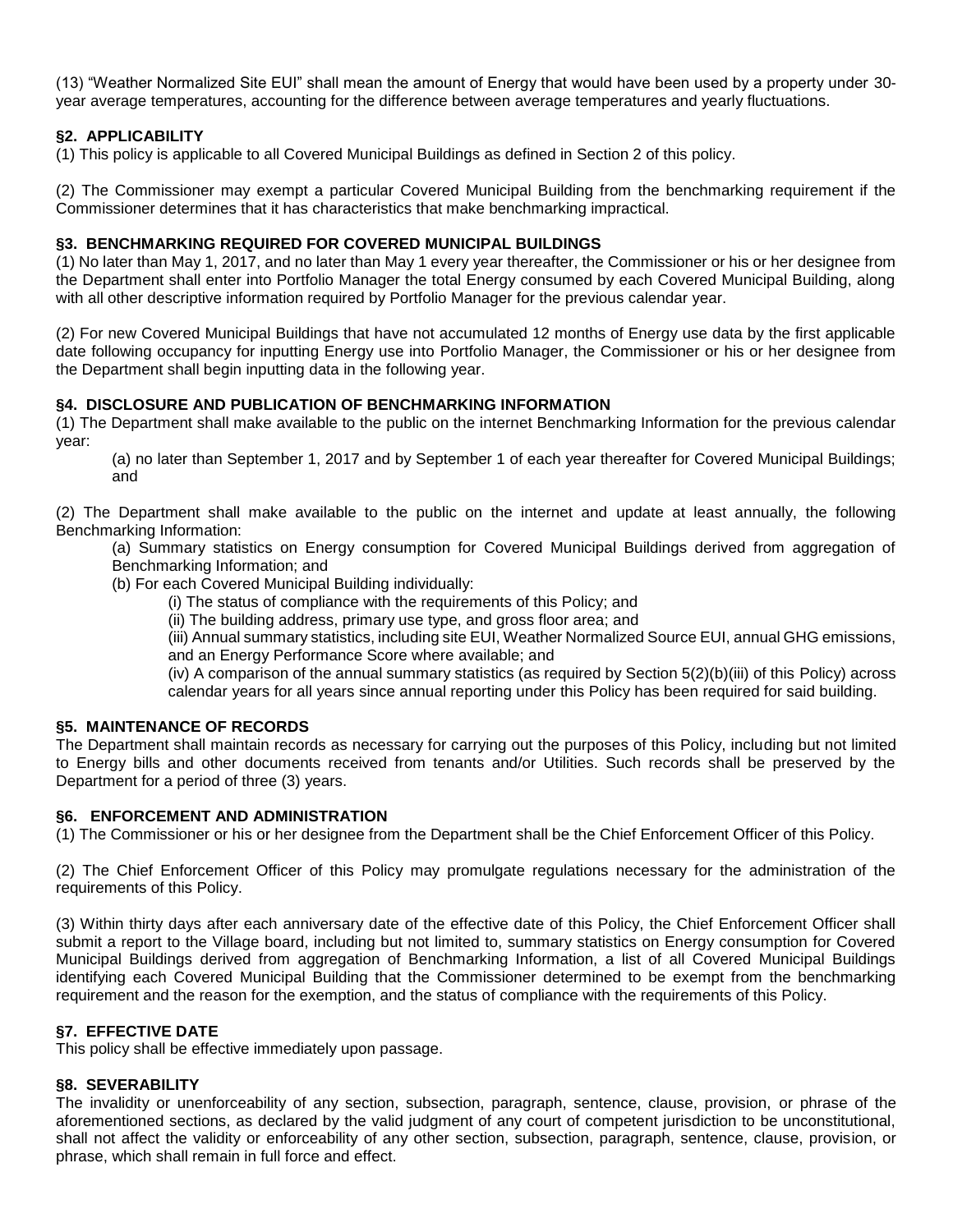Passed by the following vote of all Village of Fleischmanns Members voting in favor thereof: Affirmative Village of Fleischmanns Board Members: Affirmative: 5 Negative: 0 Abstain: 0,

The vote on the foregoing resolution was as follows:

| <b>Fred Woller, Mayor</b>    | AYE/NAY |
|------------------------------|---------|
| Larry Reilly, Trustee        | AYE/NAY |
| Dan Halpren, Trustee         | AYE/NAY |
| <b>Ben Fenton, Trustee]</b>  | AYE/NAY |
| <b>John Granito, Trustee</b> | AYE/NAY |
|                              |         |

This resolution was adopted.

Dated: June 10, 2019 ------------------------------- Winifred Zubin, Village Treasurer, Village of Fleischmanns State of New York)) ss: County of Delaware)

I, Winifred Zubin, Village Treasurer of the Village of Fleischmanns, New York do hereby certify that the foregoing is a true & correct transcript of a resolution adopted by the Board of Trustees of the Village of Fleischmanns, New York on June 10, 2019 and the whole thereof.

\_\_\_\_\_\_\_\_\_\_\_\_\_\_\_\_\_\_\_\_\_\_\_\_\_\_\_\_\_, Village Treasurer.